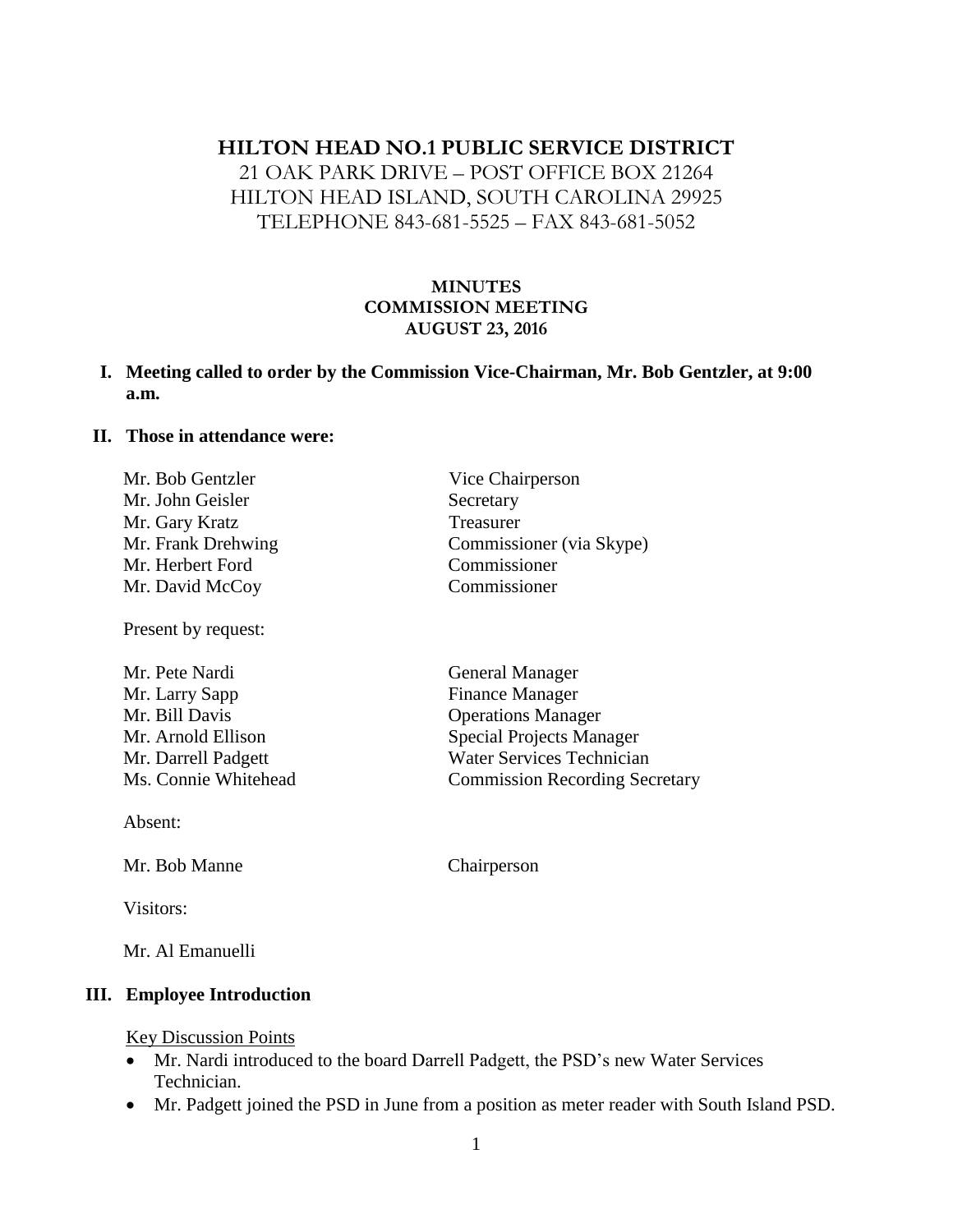# **IV. Adoption of the Draft Minutes of the July 26, 2016, Regular Meeting**

### Key Discussion Points

 Mr. Geisler asked that the minutes be revised to clarify that the amendment to the June minutes falls under the FY'17 Budget discussion.

### Action

 Mr. Drehwing moved to adopt the minutes as amended. Mr. McCoy seconded. The motion passed unanimously.

### **V. Public Comment on Non-Agenda Items**

## **Key Discussion Points**

 Mr. Al Emanuelli stated that he has officially filed as a candidate for Hilton Head PSD commissioner. He is very enthusiastic about helping to raise public awareness of the PSD's water supply efforts.

### **VI. Commissioner and Committee Reports**

### **A. Finance Committee**

Key Discussion Points

The Committee has not met this month and has no formal report at this time.

#### **B. Planning and Operations Committee**

#### Key Discussion Points

 The Committee has not met this month, but will meet soon to discuss Master Sewer Plan updates and the commission's November strategic planning session.

# **C. Long Range Water Supply Planning Committee**

## Key Discussion Points

The Committee has not met this month and has no formal report at this time.

## **D. Community and Personnel Relations Committee**

#### Key Discussion Points

- The Committee has not me t this month.
- The General Manager's Performance Review will take place during an executive session in September.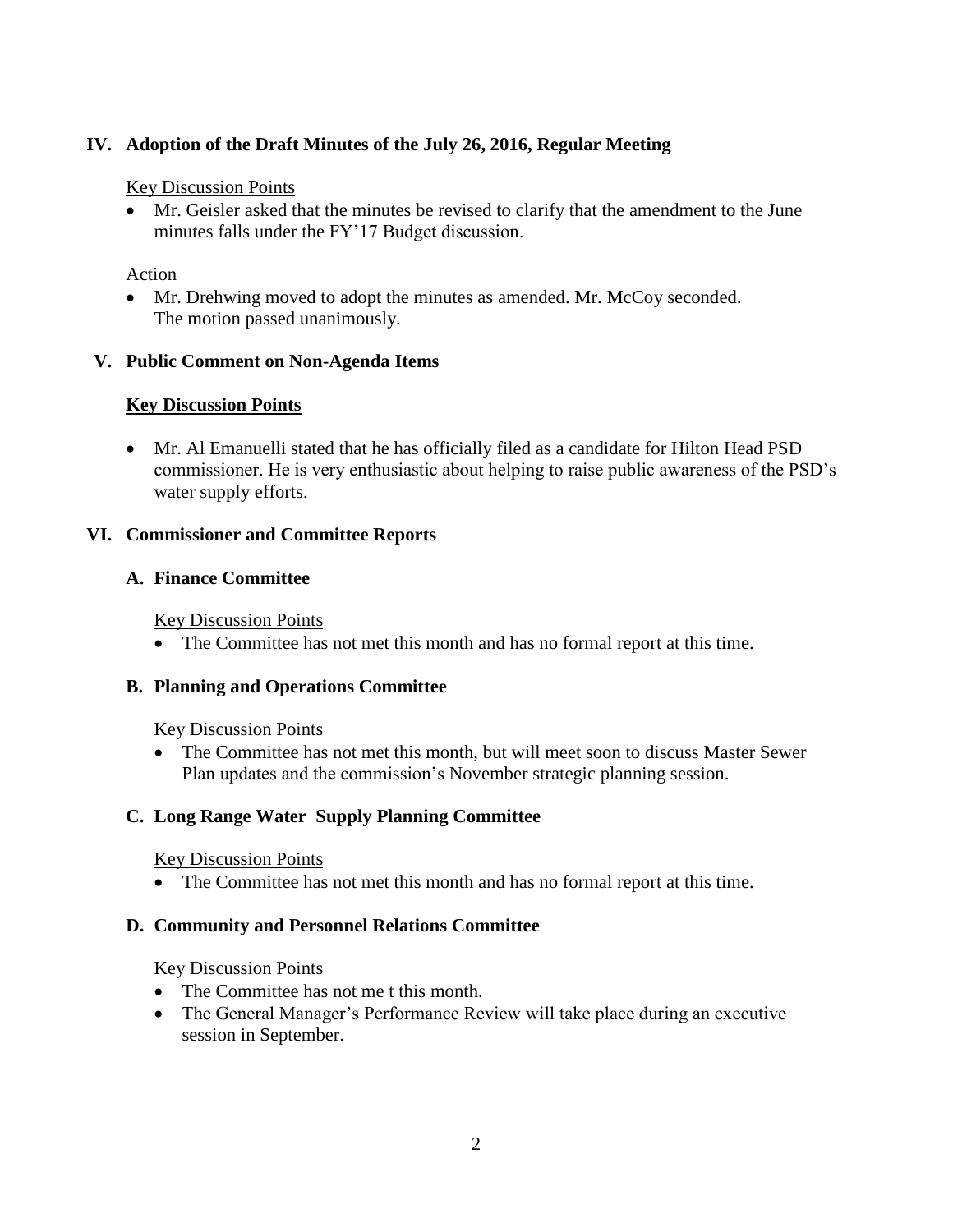# **VII. General Manager's Report**

### Key Discussion Points

- Mr. Nardi presented the General Manager's Report.
- The PSD sold 1.9% more water in FY'16 than the prior year, while total demand was down from 1.980 to 1.976 billion gallons. This marks the third straight fiscal year of declining total demand.
- Pete Nardi and PSD design engineer Phil Waters presented an update on Master Sewer Plan implementation progress at the Aug. 22 meeting of Town Council's Public Facilities Committee.
- Wetlands biologist Todd Ballantine has completed his mid-year monitoring memo. The memo, which is available on line, discusses the impact of historic rainfall amounts on the wetlands.
- Hilton Head Town Council at its Aug. 16 meeting issued a proclamation in support of the island PSDs and BJWSA as part of "Imagine a Day Without Water".
- An article by Pete Nardi about the PSD's water supply status appears in the August edition of Hilton Head Monthly magazine.
- The island PSDs have been invited to join a local group of public information officials from local governments and utilities. The group's intent is to create a network of individuals responsible for public communications during disasters prior to any events.
- The PSD's new phone system offers an array of metrics reporting. The PSD is currently answering 80% of calls within 10 seconds. If a call goes on hold, average wait time is 28 seconds.
- The first batch of bills converted from quarterly to monthly was mailed the week of Aug. 15.
- Unaudited year-end financials for FY '16 will be presented to the Finance Committee in September.
- The PSD awaits results of an SRF-required archaeological analysis of the MSP pump station sites at Oakview and Mid-Marshland before going out to bid for the pump stations and associated sewer line installations for MSP Year 1. Staff anticipate results this month. Bid packages are being prepared.
- Gravity sewer installation is nearly complete for Rhiner Drive, Eagin Court, and Ned Court. Customer connections to follow.
- The Gibson Drive collector main installation is complete. A letter has been mailed to all owners notifying them that they can now connect.
- Mr. Ford requested that he be able to walk future project areas with the design engineer to discuss the best layout options to preserve property function. Mr. Nardi will arrange that with Mr. Phil Waters.